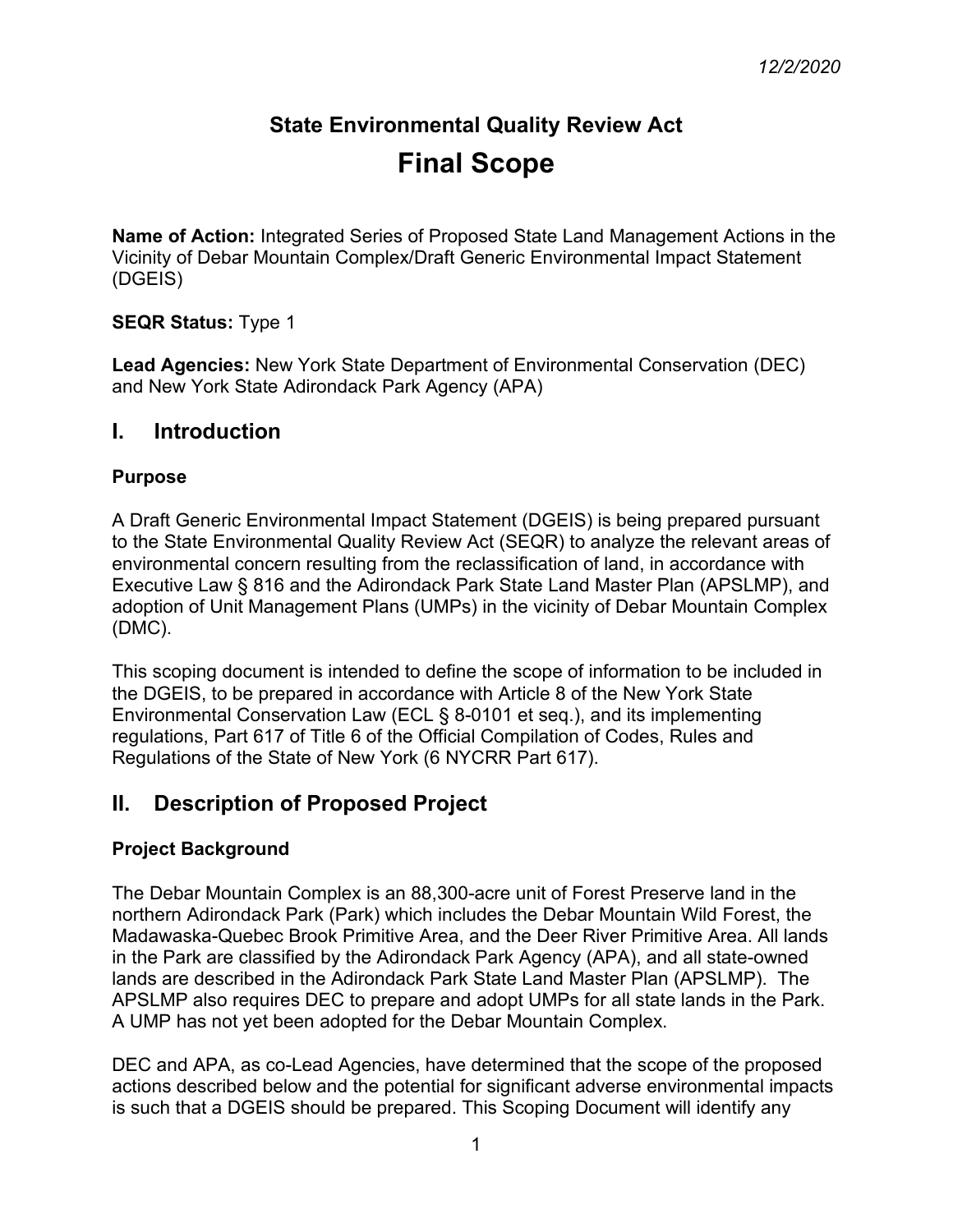potential significant impacts associated with the actions, describe the extent and quality of information needed to address the impacts, identify mitigation measures, and describe reasonable alternatives. The scoping process allows the DGEIS to be focused on the potential adverse environmental impacts of the proposed action that staff determine to be significant.

## **Project Summary**

The proposed actions in the DGEIS will include two major components:

- 1. The DEC proposes the adoption of UMPs for both the existing Debar Mountain Complex (DMC) and the proposed Debar Lodge Day Use Area (DLDUA). Currently, major topics under consideration for discussion in the UMPs will include:
	- Removal of the Debar Lodge and other buildings located near Debar Pond;
	- Creation of a day-use area and recreation hub on Debar Pond at the former Debar Lodge site. This area will include two pavilions, picnic tables, grills, fireplace, parking, restrooms, foot access to Debar Pond, connections to trail networks, interpretive elements related to the site's historical past, and facilities designed to accommodate people with disabilities;
	- Improvement of the area's trail system by adding to existing trail networks, creating new trail networks, building new connector trails, and rerouting poorly located trails;
	- Improvement of access to recreation opportunities by addressing deficiencies at existing parking areas, building new parking areas, and providing better access to water bodies; and
	- Construction of new primitive tent sites and the closure of tent sites which are not in compliance with the APSLMP.
- 2. The APA proposes re-classification of approximately 41 acres of land from the Debar Mountain Wild Forest (DMWF) to a new day-use area, classified as Intensive Use, on the shore of Debar Pond, and changes to the APSLMP's area descriptions.

# **III. Potential Impacts and Mitigation**

#### • **Historic Resources**

Potential Significant Adverse Impacts: The removal of the Debar Lodge will be an adverse impact to a site on the State and National Register of Historic Places. Debar Pond Lodge is a ca. 1940 Adirondack camp located at the north end of Debar Pond, it commands a broad prospect of that body of water and the adjacent Adirondack mountain scenery that frames it. The principal building of the camp is the main lodge, a rambling two-story edifice of rustic conception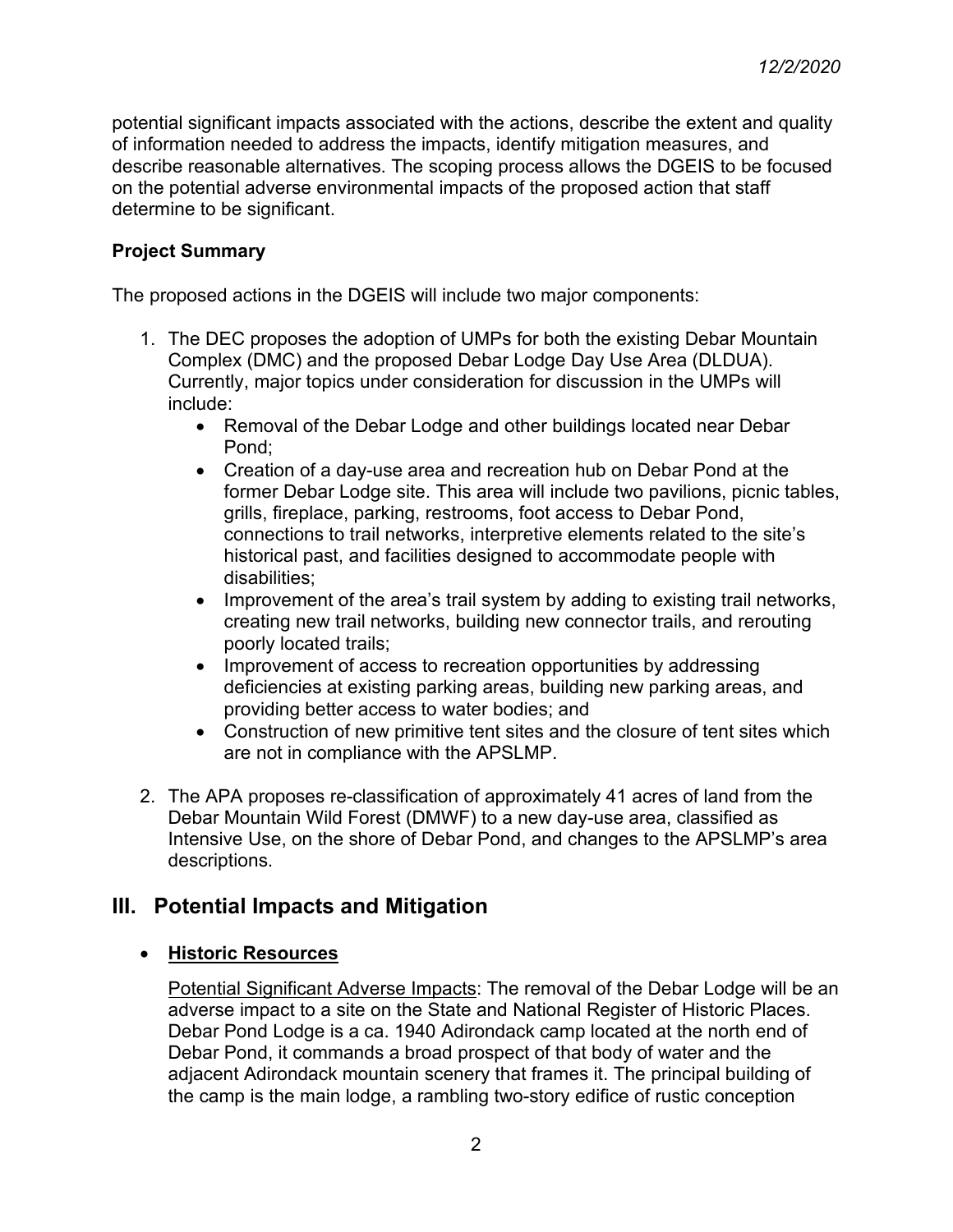designed by architect William Distin of Saranac Lake; it is of light-frame construction with an exterior veneer of half and full round logs. In addition, a guide/caretaker house is located nearby. Several additional barns and sheds are part of the listing as well. Debar Pond Lodge is listed in the Register as reflecting the broad patterns of history (Criteria A) and as an architecturally significant property (Criteria C).

Initial List of Potential Mitigation Measures: DEC and APA are consulting with the Office of Parks, Recreation and Historic Preservation (OPRHP) to review the full inventory of contributing historic structures/features associated with the Debar Lodge and explore ways to mitigate the adverse impacts caused by removal of the structure. In consultation with OPRHP, a plan will be developed to satisfactorily mitigate adverse impacts to the Debar Lodge in accordance with Section 14.09 of New York State Parks, Recreation and Historic Preservation Law (State Historic Preservation Act).

Potential mitigation measures which may be developed in consultation with the OPRHP may include documentation of contributing historic features (buildings) prior to their removal, and the development of public educational materials throughout the day-use area interpreting the history of the Debar Lodge site and the land surrounding it.

## • **Community Character**

The removal of Debar Lodge will also cause adverse impacts to the community character of the area, as the building has been a fixture in the local community for many decades. These impacts will be mitigated, in part, through the proposed mitigation measures related to the lodge's removal (listed above), particularly the installation of interpretive elements throughout the site. Additionally, DEC proposes to construct day-use facilities that utilize a similar design aesthetic as the current lodge, thereby minimizing the visual impact (loss of community character) caused by the lodge's removal.

# **IV. Potential Benefits of the Proposed Action**

An adopted UMP will provide the guidance necessary for DEC staff to manage the DMWF in a manner that protects the environment while at the same time providing suitable outdoor recreation opportunities for the public. Without the development and future implementation of the UMP, sensitive environmental resources of the unit could be negatively impacted, resulting in a decrease in the public's enjoyment of such resources. Management of the unit pursuant to a UMP allows DEC to improve public use and enjoyment of the area, avoid user conflicts and prevent overuse of the resource.

The reclassification of land on the shore of Debar Pond would further contribute toward the above objectives by allowing for a higher level of public use in a small area where the potential for such use already exists. The Intensive Use classification allows for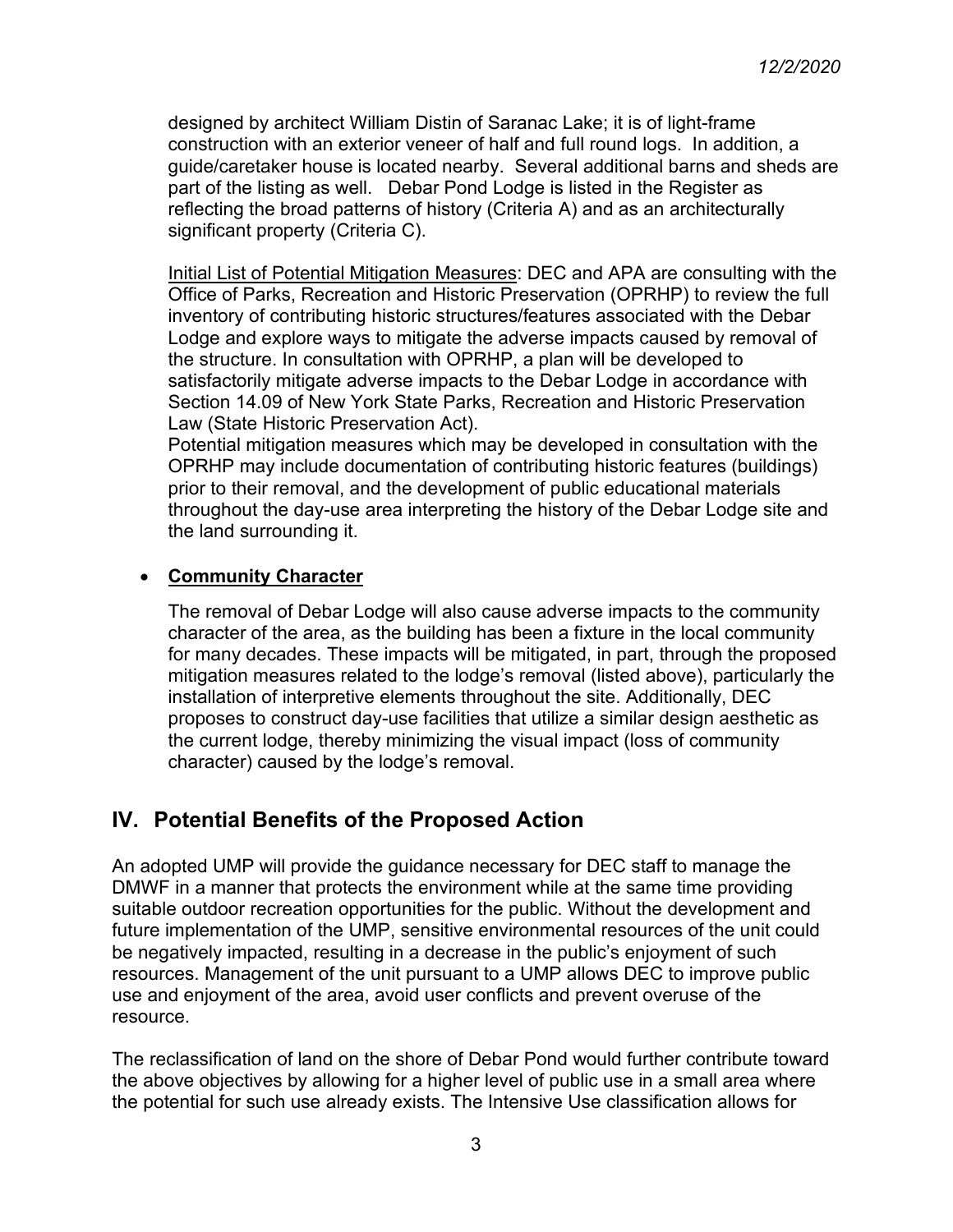visitor facilities and the type of management that can effectively control larger concentrations of people while preserving the natural character of the adjacent wild forest lands.

Proposals call for public interpretation of the history of the Debar Lodge site. By creating features that will exist in a similar footprint to the lodge, visitors will be able to appreciate the landscape associated with the Debar Lodge by learning the history of the site while experiencing the unique setting. The creation of these facilities and accompanying interpretive features will encourage a higher-level of visitation and appreciation of these historic elements.

# **V. Potential Impacts Not Considered Significant**

In the review of the environmental assessment form (EAF) as well as the Programmatic EIS regarding amendments to the APSLMP, potential impacts related to the following subjects were considered and determined not to be environmentally significant:

## • **Wilderness and Wild Forest Resources**

The creation of the new, approximately 41-acre Intensive Use Area would reduce the acreage managed as Wild Forest in the Park. The area may experience an increase in the level of vehicle traffic due to the establishment of a new and more developed kind of day use recreation opportunity. The potential for an increase in use, if not carefully monitored and managed, could diminish the wild and tranquil setting that makes Debar Pond uniquely special.

The reclassification action provides a balanced approach to the management of the area based on the characteristics of the land and its capacity to withstand use. The new DLDUA would be managed under clear management guidelines in the Intensive Use category intended to maintain the area's relatively undeveloped character while providing a more intensive level of use in a welldefined area on the periphery of a large contiguous tract of Wild Forest land that is capable of absorbing visitation by groups on a day use basis. The new facilities proposed for the site will be developed in phases to allow for careful monitoring of site conditions while new visitation patterns are established, monitored, and evaluated. Full build-out will only occur if the monitoring effort determines that desired conditions can be maintained.

# • **Fish, Wildlife, Vegetation and Habitat**

Several potential impacts were considered including damage or disturbance to vegetation and habitat caused by trail construction; disturbance to wildlife by trail users; and impacts to rare, threatened or endangered species, and significant natural communities during facility construction.

Trees and other vegetation will need to be removed for the construction of facilities, such as trails and parking areas, however such removal will be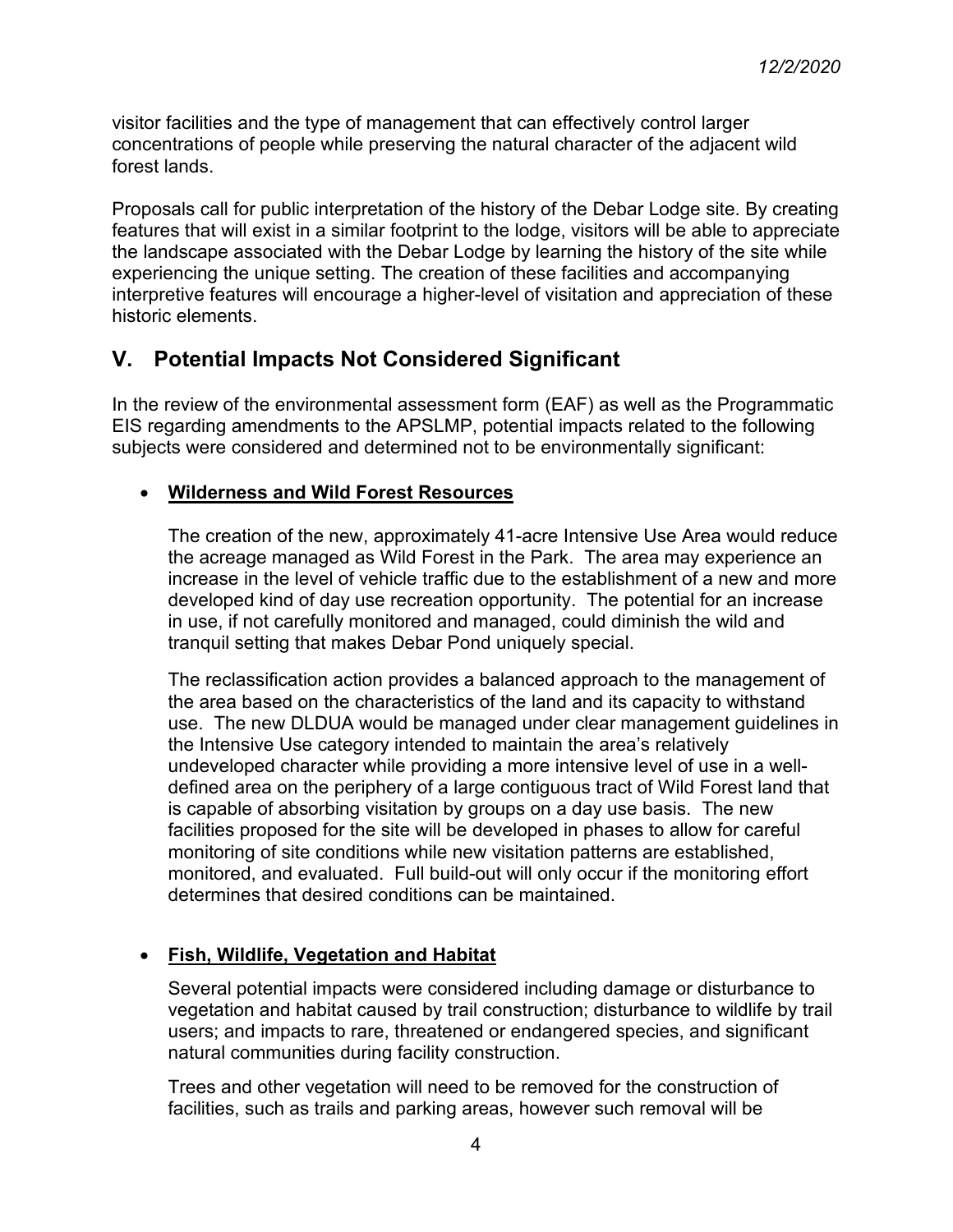localized to the immediate project site. Natural revegetation will be allowed to occur where temporary vegetation removal was necessary for construction purposes. Consistent with recreational activities in other locations, localized vegetation loss is expected along trails and within primitive tent sites but is not considered significant overall.

DEC and APA have used existing natural resource information, Natural Heritage biologists and databases, and existing reports documenting the locations of rare, threatened, or endangered species in order to examine the potential impacts of operational and construction activities in the DMWF and have determined that potential impacts to these resources are not significant.

DEC wildlife and fisheries staff have also been consulted and conclude that impacts to wildlife and fisheries will not be significant. While recreation may cause minor displacement of some wildlife species, it is not anticipated to effect wildlife populations overall. The timing of construction activities can be controlled, if necessary, so that nesting/breeding periods of relevant wildlife species are not impacted. Public education, with signs and kiosks, about adjacent significant natural communities, or wildlife nesting areas, and the need for protection of such places, can also be implemented.

#### • **Climate Change**

New York State agencies are committed to ensuring all programs consider the future physical risks from climate change in order to protect New Yorkers and our environment. Under the 2019 Climate Leadership and Community Protection Act, New York State committed to eliminating greenhouse gas emissions in the state and to ultimately achieve net zero emissions. The Act extends and enhances a number of New York's successful clean energy initiatives to accelerate the development of wind and solar power, increase energy efficiency, and facilitate the growth of energy storage technology.

In accordance with Section 7 of the Climate Leadership and Community Protection Act, the management actions proposed in the GIES will take climate change, greenhouse gas emissions, and the 2019 Climate Leadership and Community Protection Act into consideration. However, DEC and APA do not anticipate significant adverse impacts to air resources due to project construction or public use resulting in the implementation of the UMPs. Several potential impacts will be considered including the reduction in air quality due to continued snowmobile use and a potential increase in motor vehicle use, and acceleration of  $CO<sup>2</sup>$  emissions due to a potential increase in fossil fuel combustion from these activities.

Additionally, DEC and APA do not anticipate an increase in snowmobile use and have determined that any potential increase in motor vehicle use will not cause a significant impact to air quality or  $CO<sup>2</sup>$  emissions.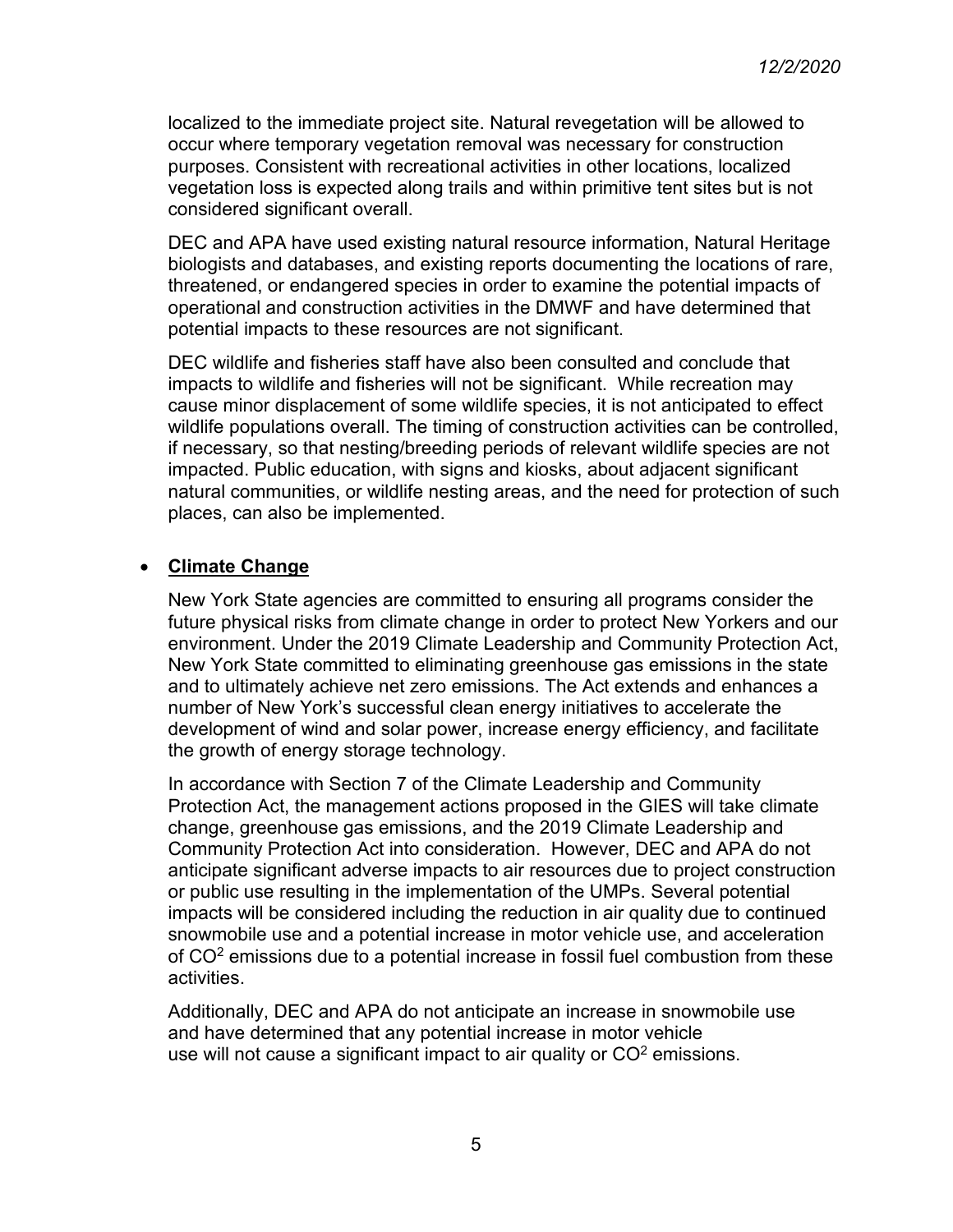### • **Land**

Proposed trails, parking areas, primitive tent sites, lean-tos, and a day-use area will need to be constructed. Additionally, the Debar Lodge is proposed to be removed. These activities will require localized modifications to the landscape and will cause short-term impacts in the form of soil disturbance but are not expected to create long-term adverse impacts.

## • **Geologic Features**

The DMC contains geologic features such as rocky mountain summits and eskers, as well as cliffs that are of interest to the rock-climbing community. APA and DEC expect short-term impacts to these features when trails are constructed. Public use on and near these features may also cause small, localized impacts but are not considered significant.

#### • **Surface Water**

Some of the construction required to implement the UMPs will have the potential for causing short term erosion while the soil is disturbed. Best management practices will be employed during construction to minimize impacts such as erosion and sedimentation into nearby wetlands and waterbodies. Some facilities are proposed to be located near wetlands and waterbodies but impacts will be minimized by siting them in a manner that prevents erosion and sedimentation into water resources by either 1) leaving a vegetated barrier between facilities and the water and/or 2) selectively and minimally hardening surfaces where significant human activity is anticipated, such as the proposed Debar Lodge Day Use Area.

# • **Flooding**

Some of the recreational facilities proposed in the UMPs, particularly trails, will be located in areas that experience seasonal and/or temporary flooding. Adverse impacts to these facilities and to water resources will be minimized by designing these facilities to withstand this type of flooding by using trail-hardening techniques that rely on natural materials from surrounding areas and that blend in the with surrounding environment as much as possible.

#### • **Open Space and Recreation**

It is anticipated that the UMPs will propose the closure of facilities, such as trails and primitive tent sites, that are degraded, poorly sited, or no longer used. These closures may impact recreationists that prefer these specific facilities; however, this impact will be mitigated by the creation of additional facilities throughout the unit that create a net gain in overall recreational opportunities.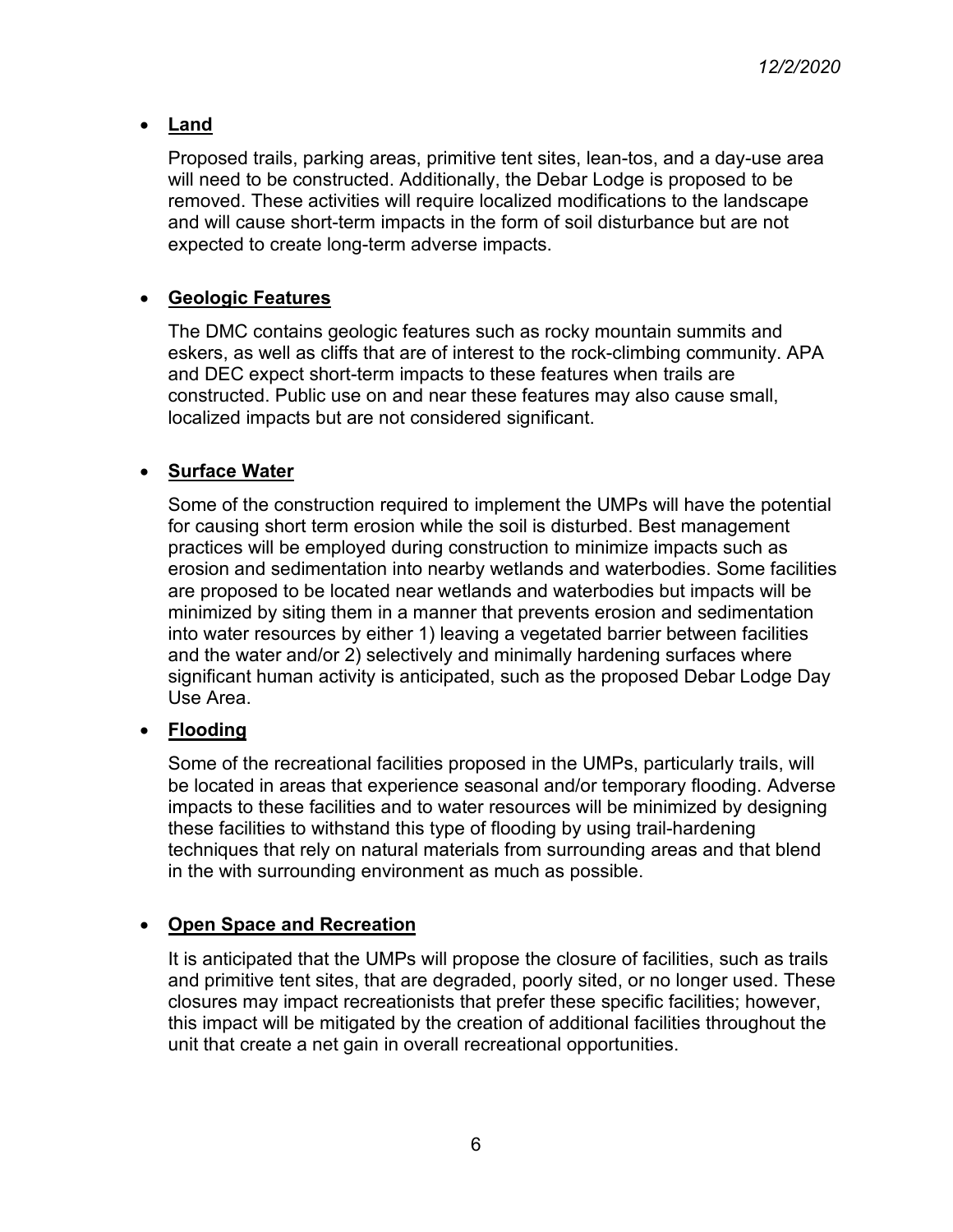#### • **Noise**

The construction of parking areas and the removal of the Debar Lodge will require the use of heavy construction equipment. Impacts from the noise emitted by this equipment will be minimized due to the short-term nature of these activities.

#### • **Scenic Resources**

In addition to being an important historic resource with local significance, Debar Lodge and the surrounding landscape are a defining feature of the Debar Management Complex that helps shape the identity of the region. Removal of the camp or excessive recreational development in the area threatens to negatively impact the wild and unconfined scenic resources of the site, along with the historic character of the great camp.

The proposal to reconfigure the site into a Day Use area has been undertaken with careful consideration given to how the facility would uphold and respect the unique historic character of the lodge and the human history of the site. Design details will include the repurposing of certain components of the lodge, and the footprint of existing buildings will be carefully repurposed to assure that site disturbance and vegetation removal is minimized wherever possible. New structures will be designed to reflect the aesthetic of the historic lodge, and motor vehicle access will be planned in a manner that minimizes earth disturbance and the possibility of visual impacts observed from the water.

#### • **Local Economy**

The recreation and tourism industry is one of the key elements of the Adirondack economy, and its continued importance is dependent upon protecting the quality of public lands in the Park. The Debar Mountain Management Complex is easily accessible from a collection of larger communities surrounding it such as Malone, Saranac Lake, and Plattsburgh. A significant number of visitors come to the area from Quebec and Ontario where larger communities are just across the Canadian border.

Evaluation of the potential impacts suggests that the proposed actions would benefit the local economy and would likely improve visitation to the area as the result of improved management for the area.

# **VI. Alternatives**

The alternatives analysis section of the DGEIS will examine several alternatives for the removal of Debar Lodge. This analysis will discuss different alternatives and a "no action" alternative.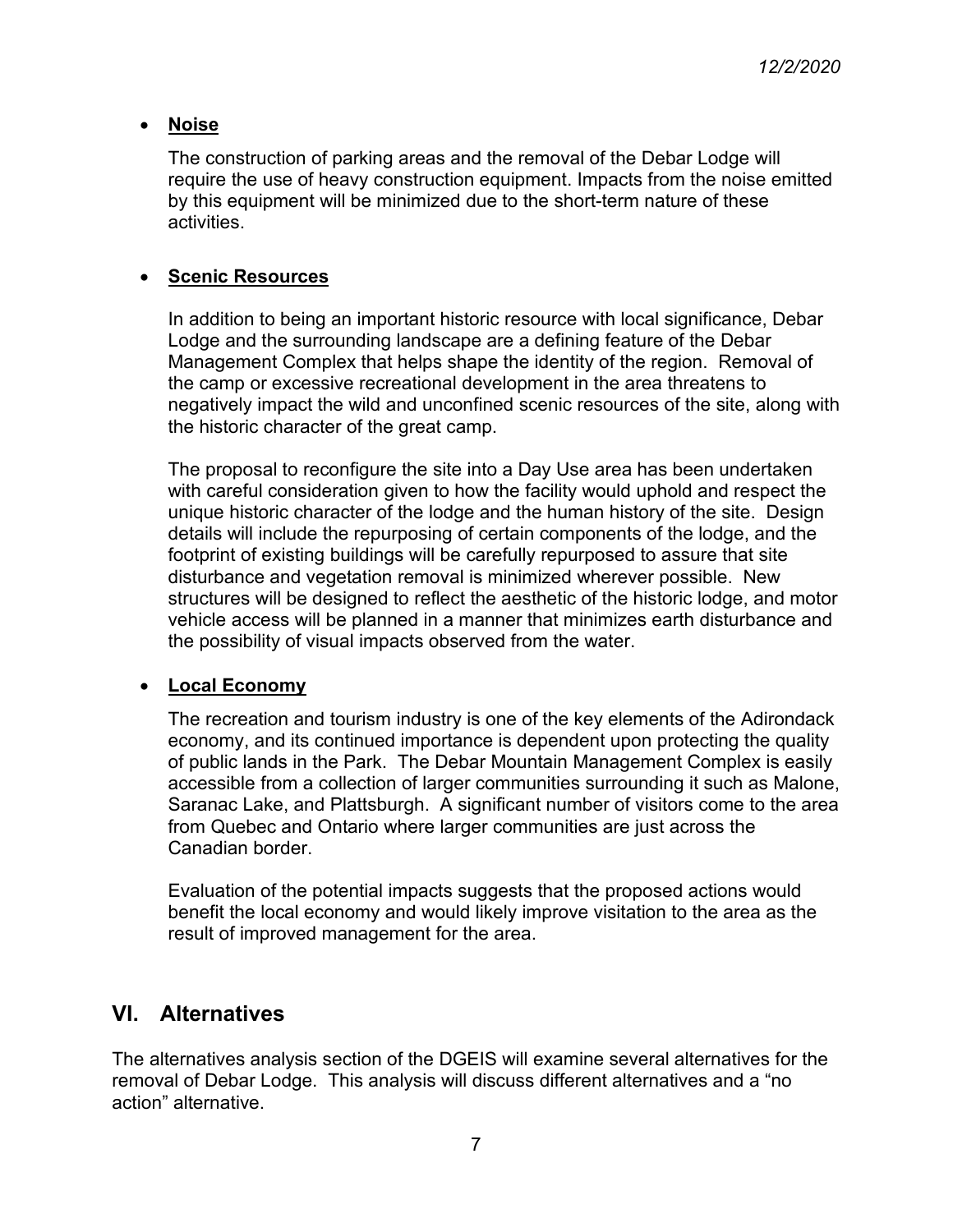Classification alternatives could include reclassification of the land surrounding the Debar Lodge as Intensive Use, Historic or State Administrative, or could include different boundaries to delineate the reclassification area. The "No Action" alternative would leave the lands as Wild Forest. Wilderness, Primitive and Canoe classifications are not being considered because the size and characteristics of the land do not meet the criteria for those classifications.

Information on the potential beneficial and adverse environmental impacts associated with each option will be presented. This section will provide a clear and thorough explanation of the alternatives and explain why the recommended alternative is the most appropriate choice.

## • **Intensive Use**

An Intensive Use alternative could accommodate the proposed day use area or a campground. The APSLMP requires that " [a]ny request for classification of a new acquisition or reclassification of existing lands from another land use category to an intensive use area will be accompanied by a draft unit management plan for the proposed intensive use area that will demonstrate how the applicable guidelines will be respected." APSLMP at 42.

Intensive Use/ Campground: Reclassify the Debar Lodge site as an Intensive Use area with a small campground. The closest private campground is located approximately 7.5 miles away, and the closest public campground is 12 miles away. The site is easily accessible from County route 26, and power is available at the site. Soils and Slopes on the site are generally conducive to this type of development.

Intensive Use/ Day Use Area: Reclassify the Debar Lodge site as an Intensive Use area with a Day Use Area. The SLMP provides for several ways that Day Use Areas may serve the recreating public. The character of the Debar Lodge site makes it an appealing destination for public gatherings in a natural setting. The closest DEC Day Use Area is within the Meacham Lake Campground 12 miles away. Soils and Slopes on the site are generally conducive to this type of development.

# • **Historic**

Reclassify an area around the Debar Lodge to Historic Area classification under the State Land Master Plan. The primary management guideline for historic areas is to preserve the quality and character of the historic resources. If reclassified as an historic area, the Debar Lodge and supporting structures would continue to be maintained in a manner that preserves their historic character. Public use and access to the site would also be carried out in a manner where historic preservation was the primary objective.

# • **Administrative**

An administrative classification would allow use of the Debar lodge for "a variety of specific state purposes that are not primarily designed to accommodate visitors." APSLMP at 46. The APSLMP provides that "[t]The primary management guideline for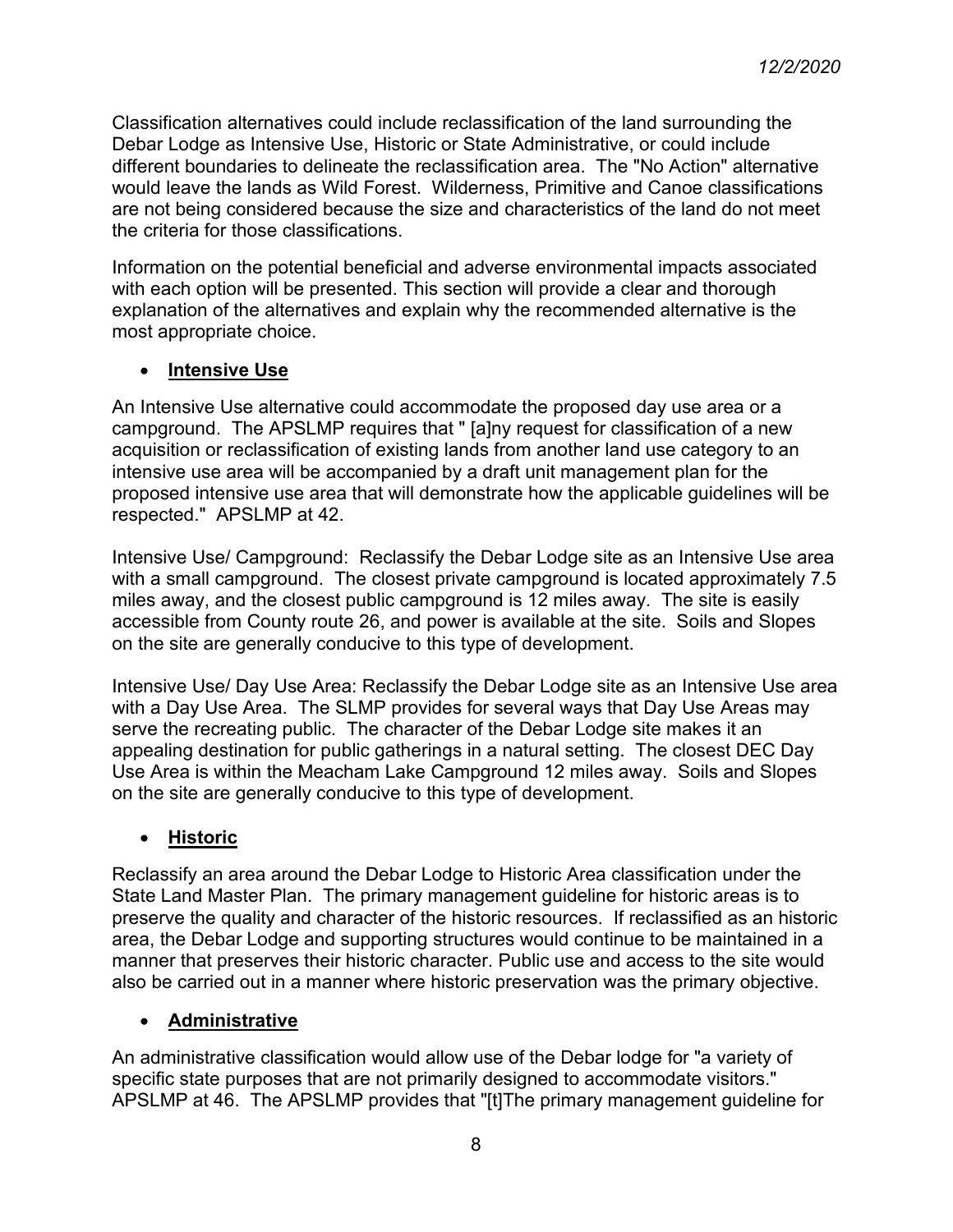state administrative areas should be to provide facilities for the administration of state lands or programs in a setting and on a scale that is, to the greatest extent feasible, in harmony with the relatively wild and undeveloped character of the Adirondack Park." The Debar Lodge could be used as a ranger station or a facility for administering state lands, similar to the headquarters buildings at Little Tupper Lake, which were formerly part of a private camp.

The APSLMP Intensive Use Guidelines also require that:

All state administrative facilities should be located, designed and managed so as to blend with the Adirondack environment and to have the minimum adverse impact possible on surrounding state lands and nearby private holdings. Whenever possible, such facilities should be adjacent to or serviceable from existing public road systems within the Park.

Construction and development activities in state administrative areas should:

- -- avoid material alterations of wetlands;
- -- minimize extensive topographical alterations;
- -- limit vegetative clearing; and,
- -- preserve the scenic, natural and open space resources of the state administrative area.

APSLMP at 47. The Debar Lodge is a log structure located near the shore of Debar Pond. The building is accessible on a short spur road from County Route 26, an existing public road. There are several outbuildings which could be used to store equipment and vehicles, if needed. Use of the existing buildings for administrative purposes would not require alterations of wetlands or topography or require extensive tree cutting. The use of log in the exterior of the lodge serves to blend the building with the natural environment. The retention of trees around the lodge and the view of the Pond from the lodge could be found to preserve the scenic, natural and open spaces of the area, as required by the APSLMP.

Lastly, additions to the state administrative category should come either from new acquisitions or from the reclassification of appropriate wild forest or intensive use areas. APSLMP at 47. The Debar Lodge and surrounding lands are currently classified as Wild Forest.

In conclusion, the Debar Lodge would be eligible for a State Administrative classification if there was a need for administrative facilities at that location.

# • **Alternative Boundaries**

An alternative reclassification area could be considered. The 41-acre area that is proposed to be reclassified as Intensive Use is delineated to include the existing development at the Debar Lodge site as well as the area along an existing powerline